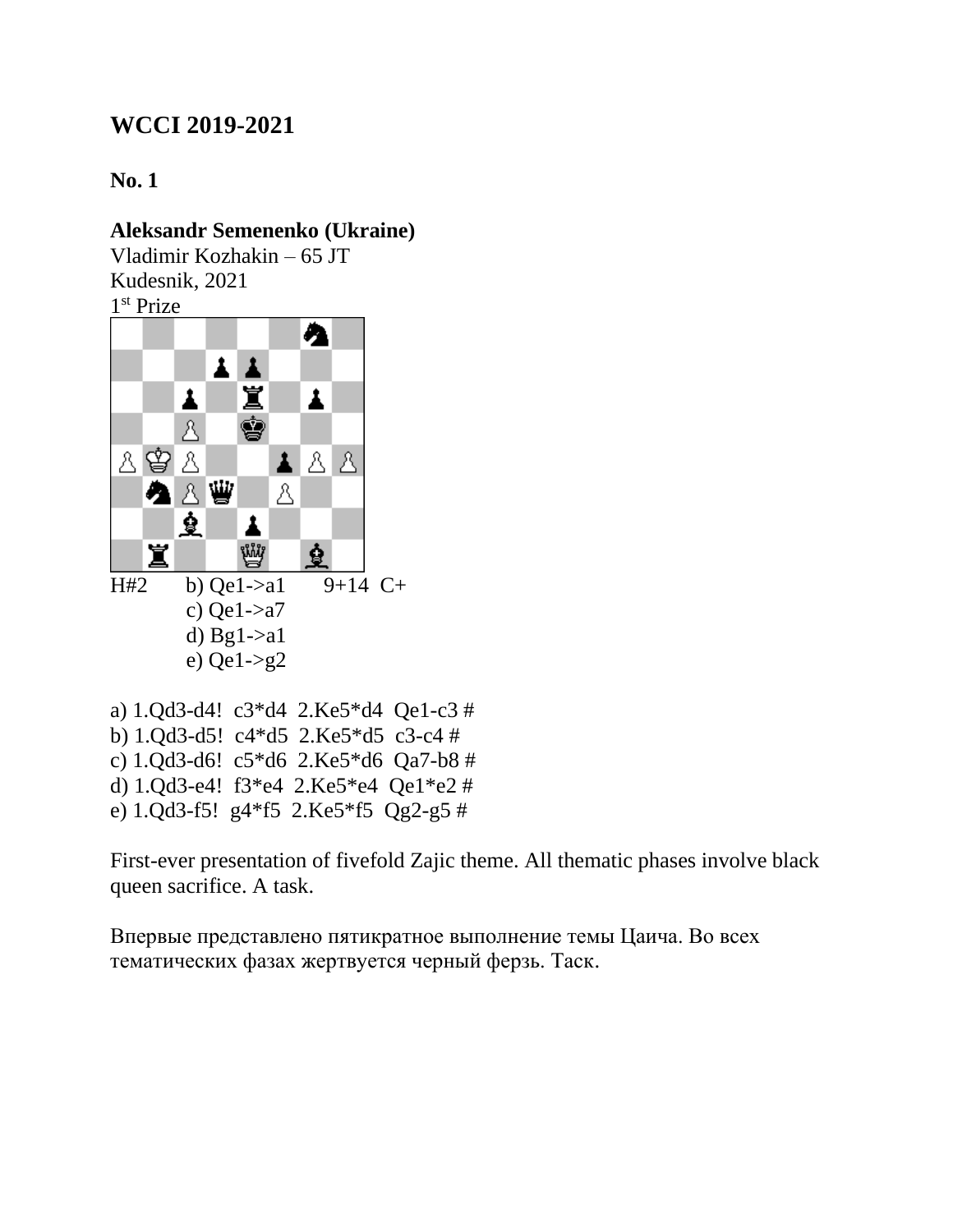#### **No. 2**

### **Aleksandr Semenenko (Ukraine)**

7 th FIDE World Cup in Composing 2019

6<sup>th</sup> Prize



1.c4\*d3 Bc5-e7 **A** 2.Ba2-e6 Rg6-g5 # **B** 1.Sh4\*f3 Rg6-g5+ **B** 2.Kf5-e4 Sd3-f2 # **C** 1.Ra5\*c5 Sd3-f2 **C** 2.Rc5-e5 Bf3-g4 # **D** 1.h7\*g6 Bf3-g4+ **D** 2.Kf5-f6 Bc5-e7 # **A**

Synthesis of four-phase cyclic Zilahi and cyclic interchange of white moves  $(AB - BC - CD - DA)$ . Cyclic interchange of functions of four white pieces.

Синтез тем четырехфазного циклического Зилахи и циклического чередования ходов белых (AB – BC – CD – DA). Циклическое чередование функций четырех белых фигур.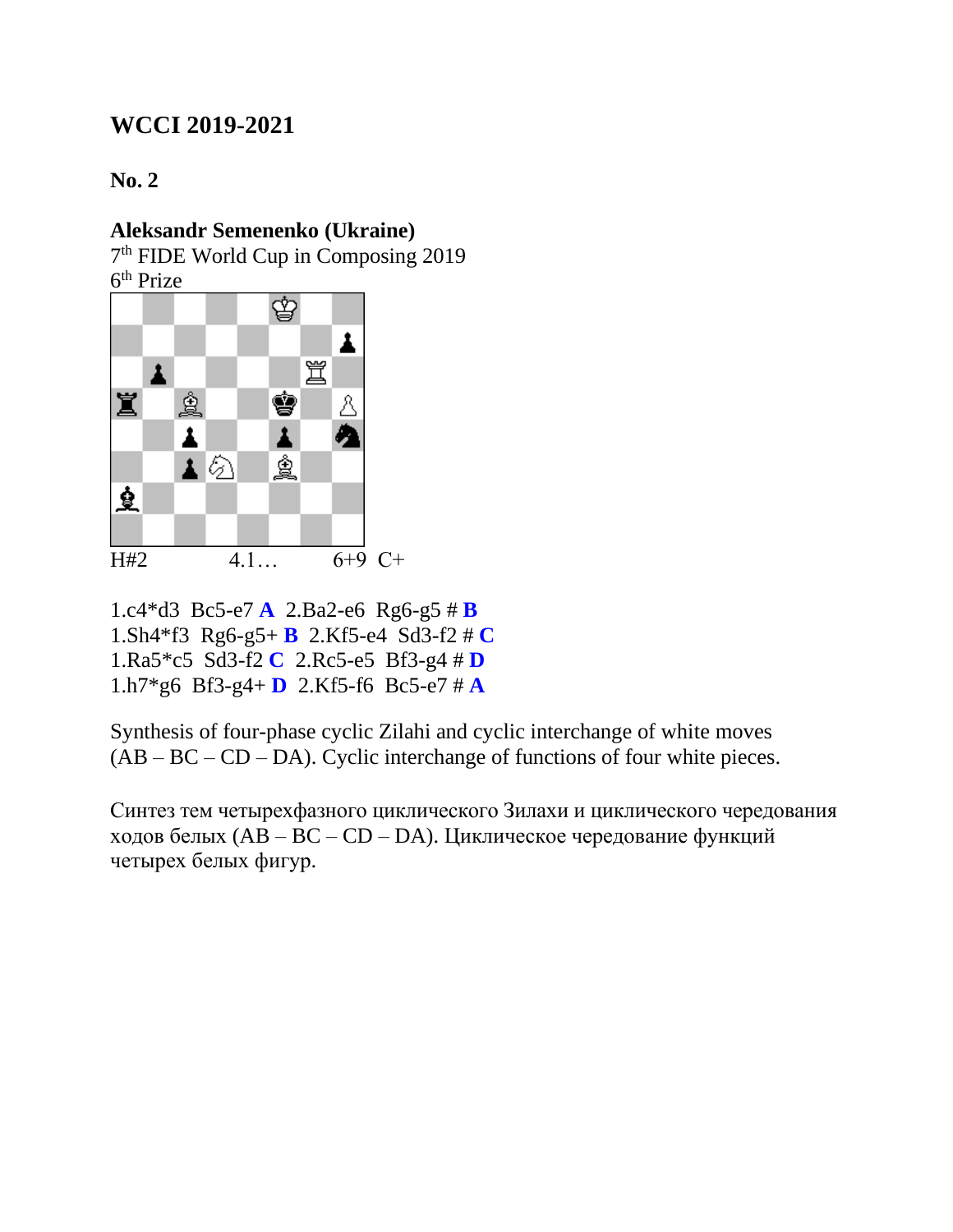#### **No. 3**

#### **Aleksandr Semenenko (Ukraine)**

Mykola Kolesnik – 50 JT Problemist of Ukraine, 2019 1 st Prize



1.b4\*a3 Be6-c4 **A** 2.Kd4-c3 Bc4-a6+ 3.Kc3-b4 Rc5-c4 # **B** 1.Sg7\*e6 Rc5-c4+ **B** 2.Kd4-e5 Rc4\*g4 3.Ra5-d5 Sa3-c4 # **C** 1.Kd4\*c5 Sa3-c4 **C** 2.Kc5-b5 Sc4-b2 3.Sd7-c5 Be6-c4 # **A**

*A complex that is hard to implement: cyclic interchange of first and third moves of white pieces to the same square in combination with cyclic Zilahi. All the solutions involve the blocking of black king's flights which are occupied by white pieces in the diagram position. Absence of black pawns and model mates are signs of the author's grandmaster level.*

*(Judge Mykola Kolesnik)*

*Сложный для реализации замысел – циклическое чередование первых и третьих ходов белых фигур на одно поле в сочетании с циклическим Зилахи. Во всех решениях используются блокирования полей у черного короля, занятых в исходной позиции белыми фигурами. Отсутствие белых пешек и правильные маты – показатель гроссмейстерского класса автора. (Судья Николай Колесник)*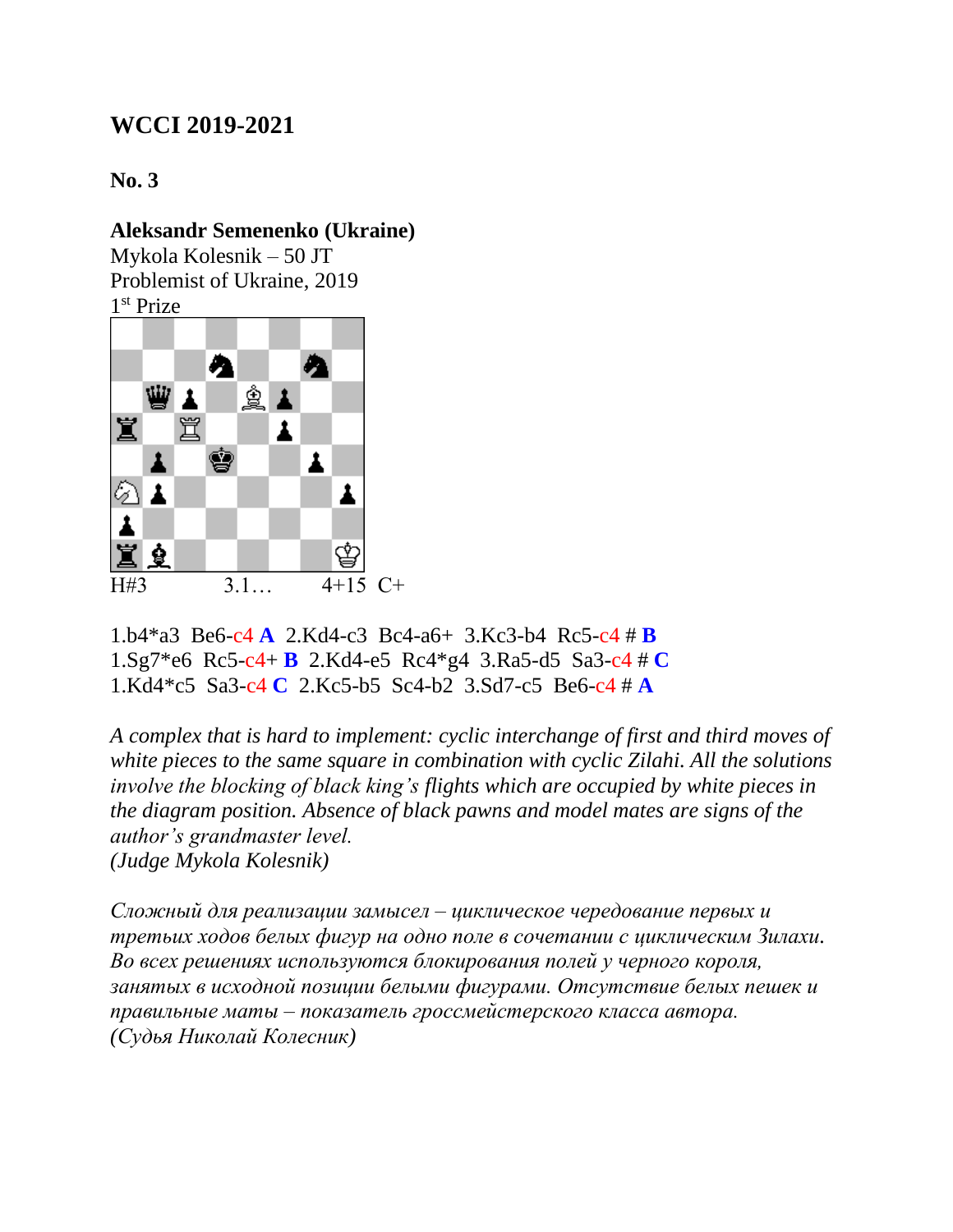**No. 4**

### **Aleksandr Semenenko (Ukraine)**

Valery Barsukov – 80 JT Zadachi i Etyudy, 2019 1 st Prize



1...Bf6-e5! 2.Kd3-e4 Be5\*f4+! 3.Ke4\*f4 Re6\*g6 4.Re8-e5 Rg6-g4 # 1...Re6-e5! 2.Kd3-d4 Re5\*c5+! 3.Kd4\*c5 Bf6-d8 4.Rf5-d5 Bd8-b6 #

First-ever presentation of a synthesis of Grimshaw, Kniest and active Zilahi. Construction and play of reciprocal white batteries. Model mates.

Впервые реализован синтез тем Гримшоу, Книста и активного Зилахи. Построение и игра взаимных белых батарей. Правильные маты.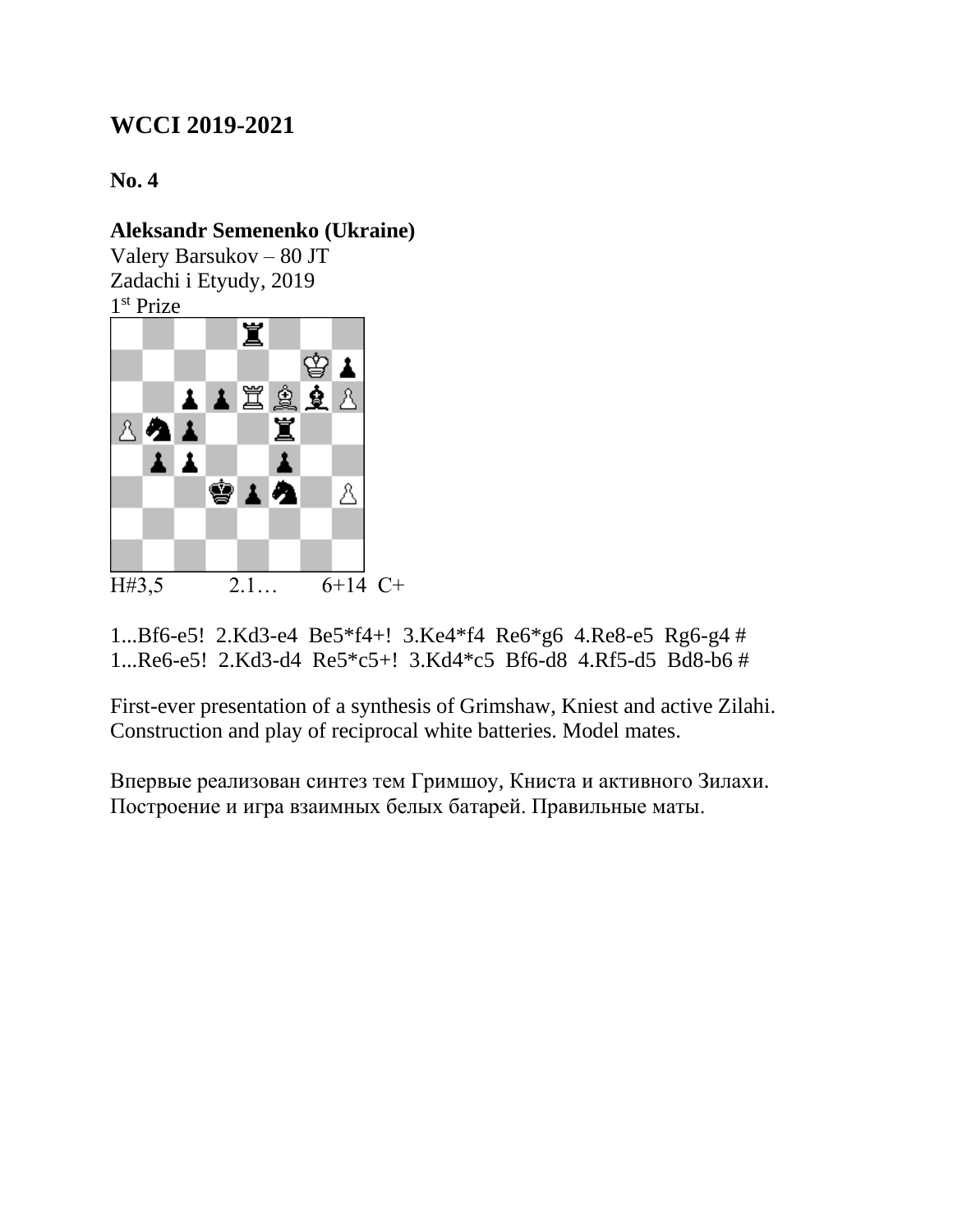**No. 5**

## **Aleksandr Semenenko (Ukraine)**

Shakhmatnaya Kompozitsiya, 2019

1 st Prize



```
1...Sa2*b4 A 2.Kb5-a4 Sb4-a2! (Sb4*d5?) 3.Bc3-a5! (Sd5-b4?) Kc1-b2 
4.Sd5-b4 Sa2-c3 # B
1...Sa2*c3 B 2.Kb5-c6 Sc3-a2! (Sc3*d5?) 3.Rb4-b7! (Sd5-b6?) c2-c4 
4.Sd5-b6 Sa2-b4 # A
```
Interchange of first and mating moves (in full notation) made by the same white piece. White knight's switchbacks. Critical moves of black line-pieces. Chumakov theme.

Чередование первого и матующего ходов в полной нотации в игре одной и той же белой фигуры. Возвраты белого коня. Критические ходы черных линейных фигур. Тема Чумакова.